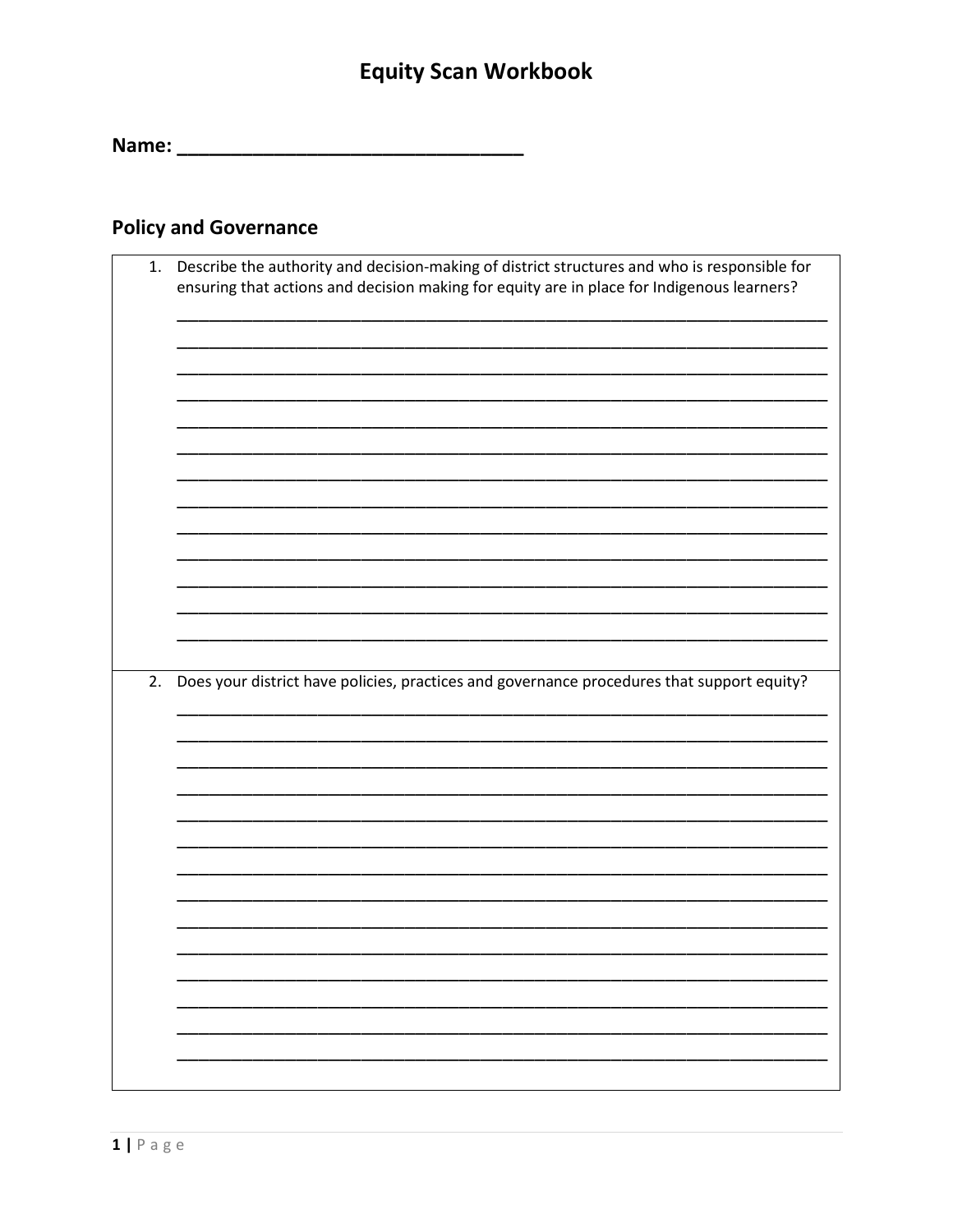| 3. | How does your district policy, practices, and governance educate about the history and<br>current realities related to issues of inequity and gaps in opportunity for Indigenous learners? |
|----|--------------------------------------------------------------------------------------------------------------------------------------------------------------------------------------------|
|    |                                                                                                                                                                                            |
|    |                                                                                                                                                                                            |
|    |                                                                                                                                                                                            |
|    |                                                                                                                                                                                            |
|    |                                                                                                                                                                                            |
|    |                                                                                                                                                                                            |
|    |                                                                                                                                                                                            |
|    |                                                                                                                                                                                            |
|    |                                                                                                                                                                                            |
|    |                                                                                                                                                                                            |
| 4. | Does the district have in place policy or agreements that reflect a dedication to equity in<br>budgets, employment/hiring and specific service to Indigenous learners?                     |
|    |                                                                                                                                                                                            |
|    |                                                                                                                                                                                            |
|    |                                                                                                                                                                                            |
|    |                                                                                                                                                                                            |
|    |                                                                                                                                                                                            |
|    |                                                                                                                                                                                            |
|    |                                                                                                                                                                                            |
|    |                                                                                                                                                                                            |
|    |                                                                                                                                                                                            |
|    |                                                                                                                                                                                            |
|    |                                                                                                                                                                                            |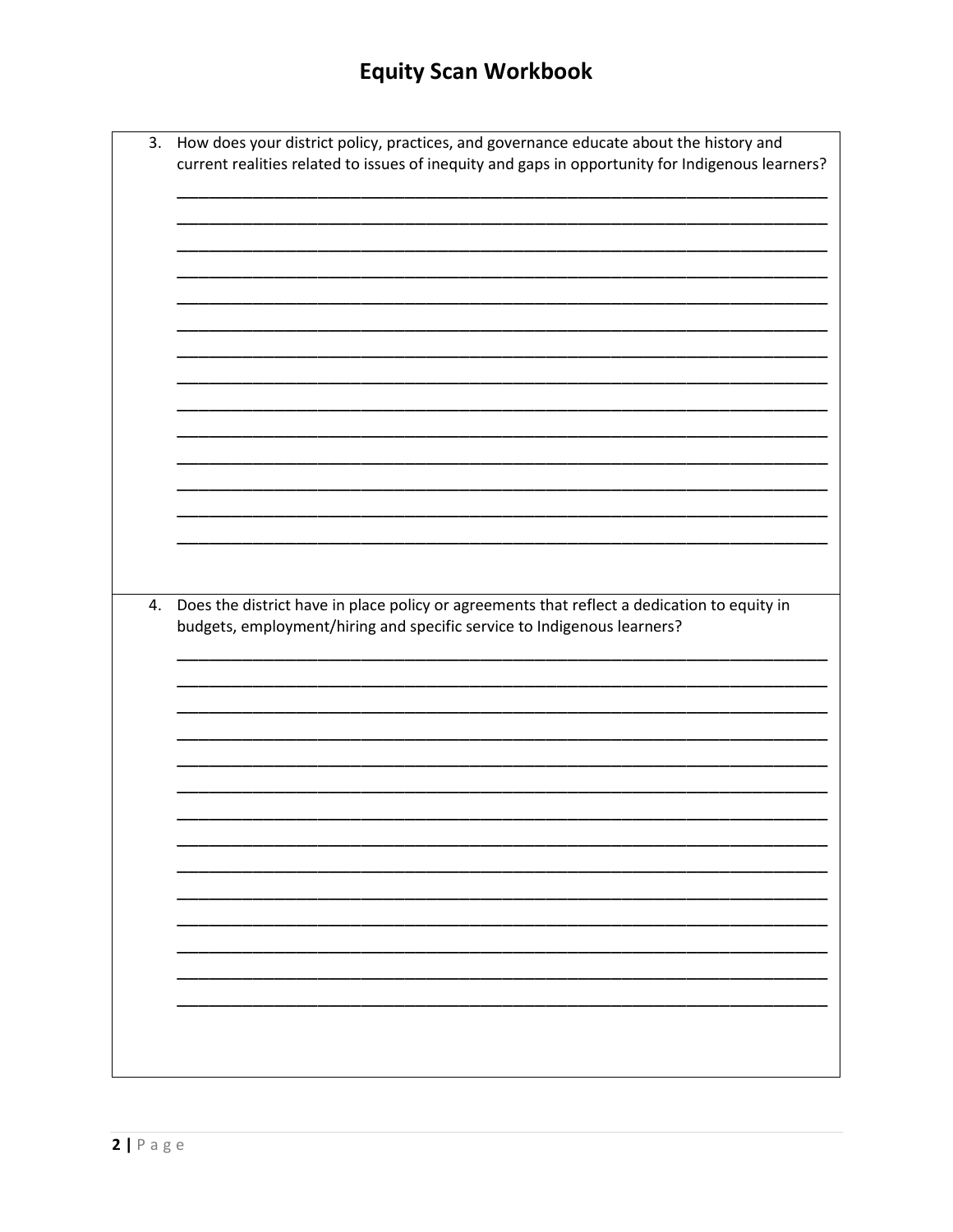| 5. | Does your district have an Indigenous parent, family and community engagement policy or<br>strategy?                                                                                                                                                  |
|----|-------------------------------------------------------------------------------------------------------------------------------------------------------------------------------------------------------------------------------------------------------|
|    |                                                                                                                                                                                                                                                       |
|    |                                                                                                                                                                                                                                                       |
|    |                                                                                                                                                                                                                                                       |
|    |                                                                                                                                                                                                                                                       |
|    |                                                                                                                                                                                                                                                       |
|    |                                                                                                                                                                                                                                                       |
| 6. | Describe participation and representation of local First Nation communities, as legally<br>responsible for the education of their members, in the decision making and change process to<br>programs and services that directly affect their children. |
|    |                                                                                                                                                                                                                                                       |
|    |                                                                                                                                                                                                                                                       |
|    |                                                                                                                                                                                                                                                       |
|    |                                                                                                                                                                                                                                                       |
|    |                                                                                                                                                                                                                                                       |
|    |                                                                                                                                                                                                                                                       |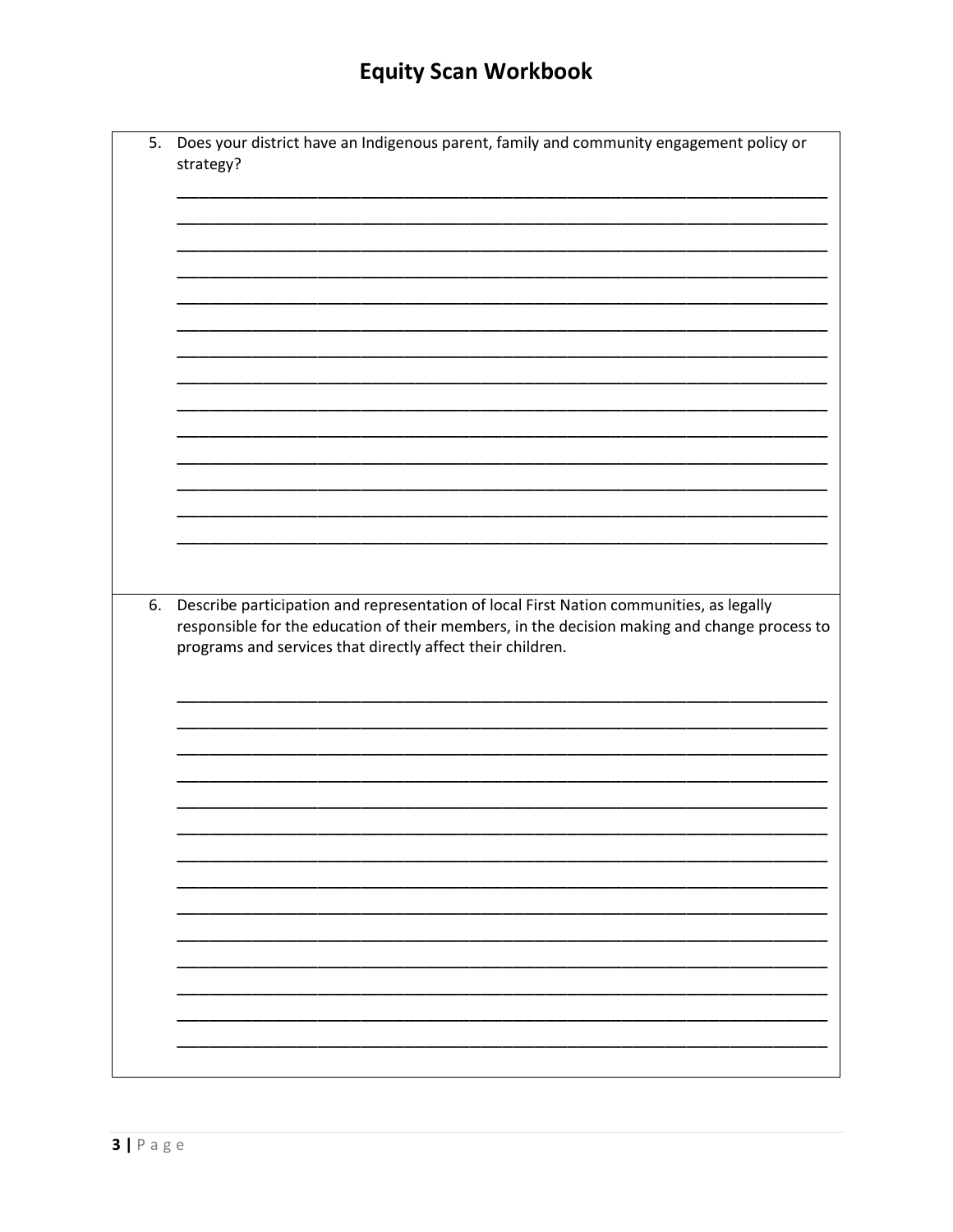| 7. | Does your district have specific policy related to access to indigenous language and cultural<br>programs?                            |
|----|---------------------------------------------------------------------------------------------------------------------------------------|
|    |                                                                                                                                       |
|    |                                                                                                                                       |
|    |                                                                                                                                       |
|    |                                                                                                                                       |
|    |                                                                                                                                       |
|    |                                                                                                                                       |
|    |                                                                                                                                       |
| 8. | What processes have been developed to ensure that indigenous languages are a visible and<br>valued part of each learner's experience? |
|    |                                                                                                                                       |
|    |                                                                                                                                       |
|    |                                                                                                                                       |
|    |                                                                                                                                       |
|    |                                                                                                                                       |
|    |                                                                                                                                       |
|    |                                                                                                                                       |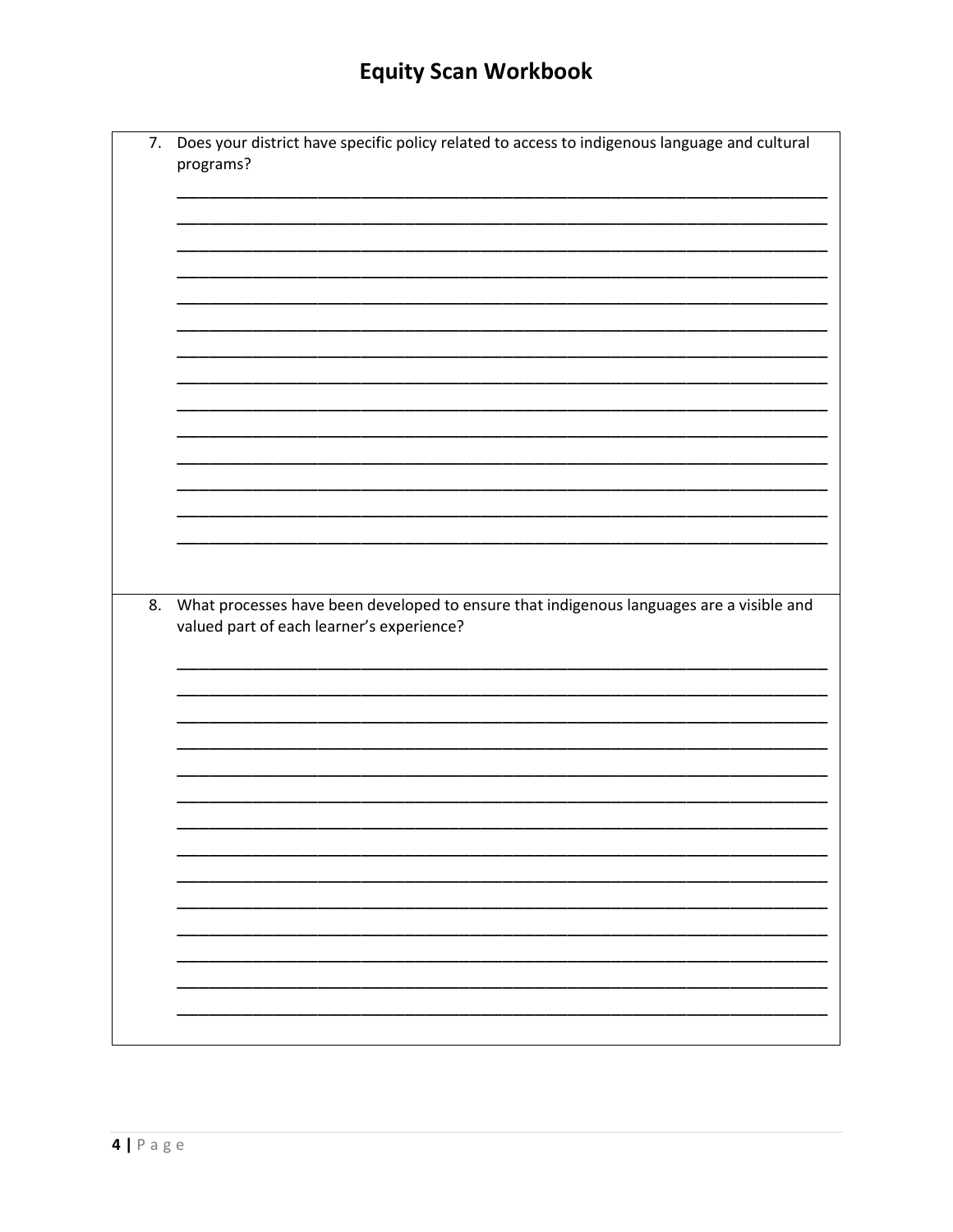### **Learning Environment**

| 9. | What processes have been developed to educate staff about the district's expectations<br>regarding the learning environment in schools and classrooms where Indigenous students<br>learn? |
|----|-------------------------------------------------------------------------------------------------------------------------------------------------------------------------------------------|
|    |                                                                                                                                                                                           |
|    |                                                                                                                                                                                           |
|    |                                                                                                                                                                                           |
|    |                                                                                                                                                                                           |
|    |                                                                                                                                                                                           |
|    |                                                                                                                                                                                           |
|    |                                                                                                                                                                                           |
|    |                                                                                                                                                                                           |
|    |                                                                                                                                                                                           |
|    | 10. How do the students, families, and communities served by the district have input into the<br>learning environment for their students?                                                 |
|    |                                                                                                                                                                                           |
|    |                                                                                                                                                                                           |
|    |                                                                                                                                                                                           |
|    |                                                                                                                                                                                           |
|    |                                                                                                                                                                                           |
|    |                                                                                                                                                                                           |
|    |                                                                                                                                                                                           |
|    |                                                                                                                                                                                           |
|    |                                                                                                                                                                                           |
|    |                                                                                                                                                                                           |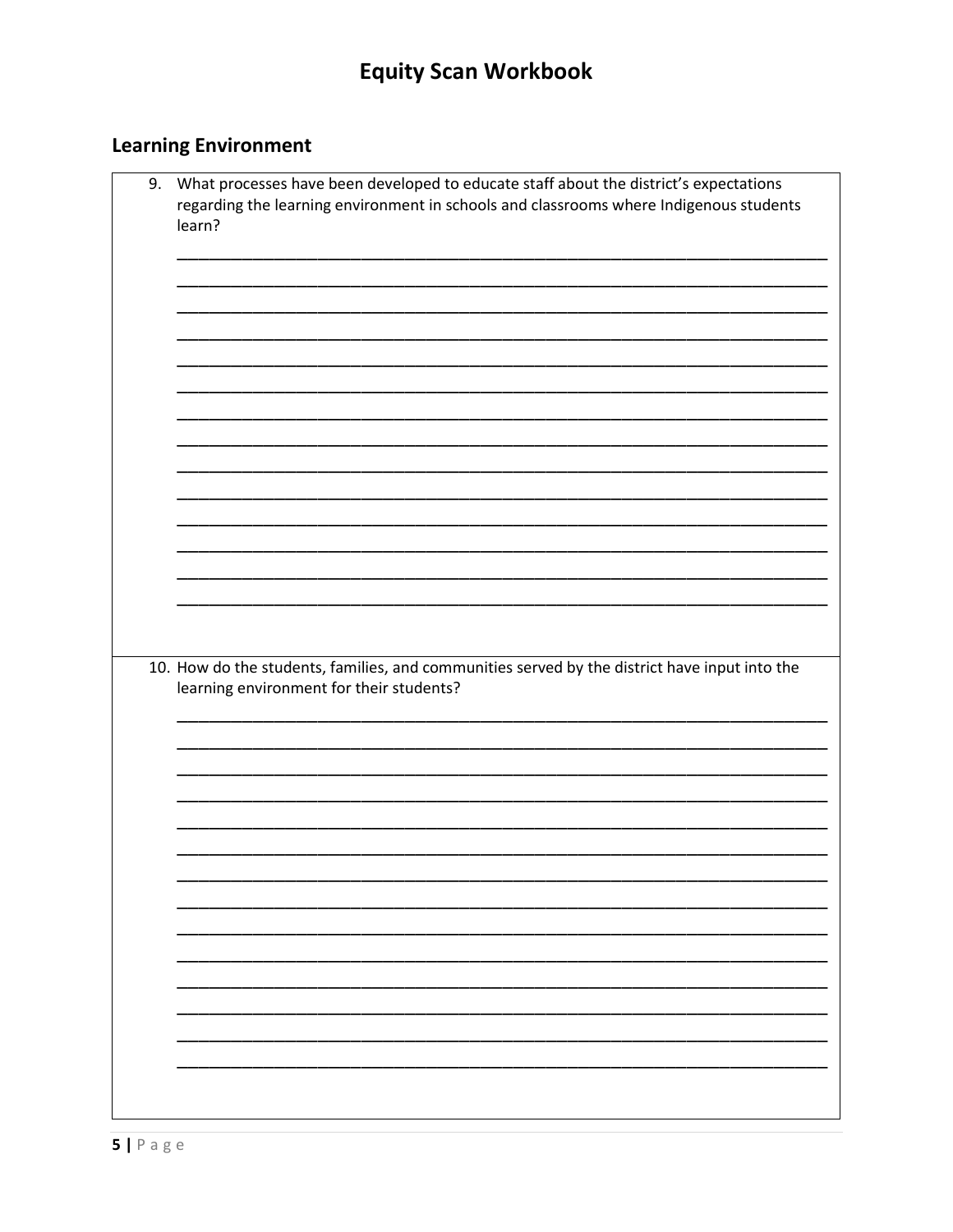| 11. How are families and communities made to feel welcome and valued as part of the learning<br>environment? |
|--------------------------------------------------------------------------------------------------------------|
|                                                                                                              |
|                                                                                                              |
|                                                                                                              |
|                                                                                                              |
|                                                                                                              |
|                                                                                                              |
|                                                                                                              |
|                                                                                                              |
|                                                                                                              |
|                                                                                                              |
|                                                                                                              |
| 12. How are families informed about the curriculum, teaching practices and graduation                        |
| requirements impacting their students?                                                                       |
|                                                                                                              |
|                                                                                                              |
|                                                                                                              |
|                                                                                                              |
|                                                                                                              |
|                                                                                                              |
|                                                                                                              |
|                                                                                                              |
|                                                                                                              |
|                                                                                                              |
|                                                                                                              |
|                                                                                                              |
|                                                                                                              |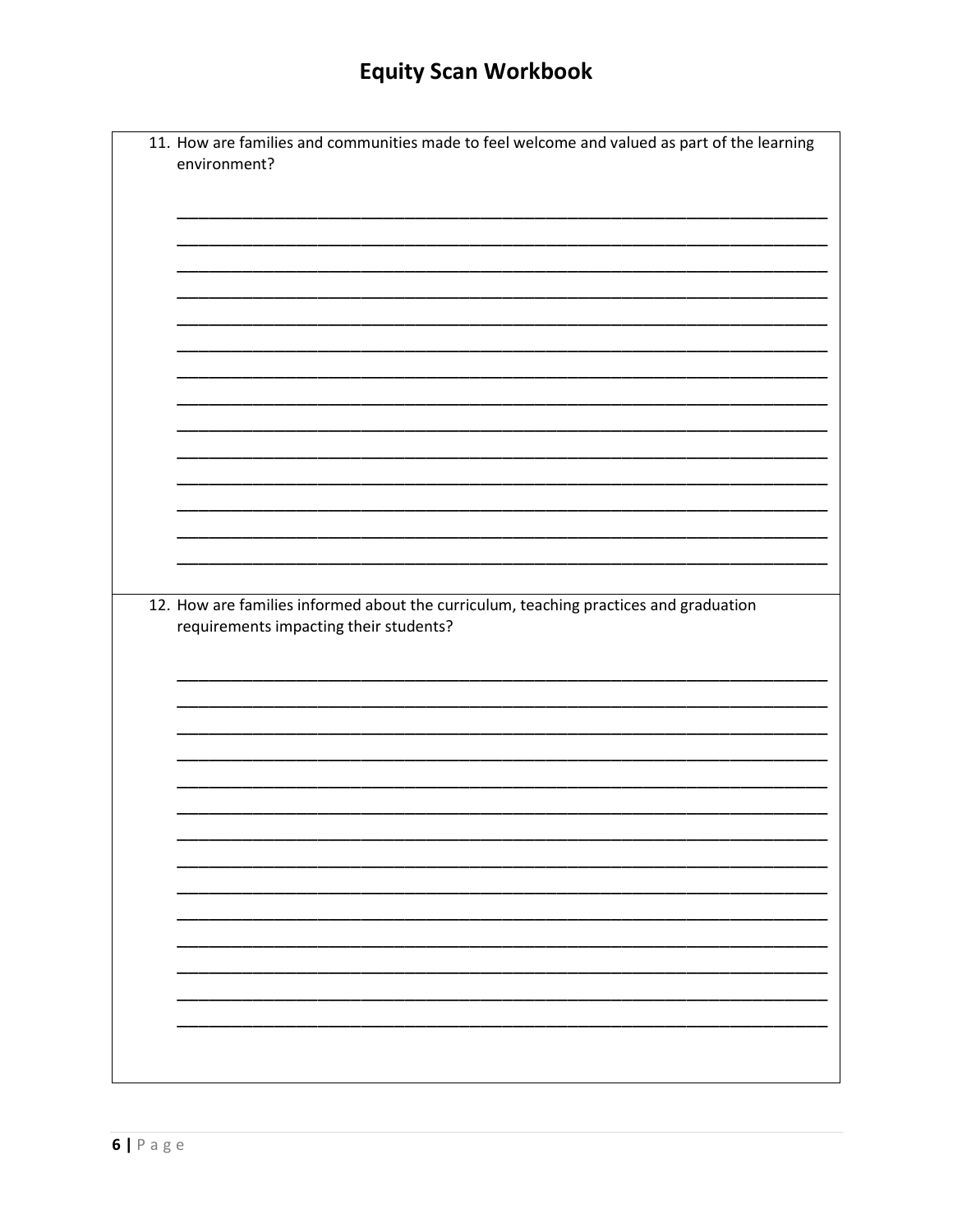| 13. Describe your district's systematic practices for reviewing classroom and instructional  |
|----------------------------------------------------------------------------------------------|
|                                                                                              |
| practices (lesson plans, assessments, resources, etc.) for racial bias.                      |
|                                                                                              |
|                                                                                              |
|                                                                                              |
|                                                                                              |
|                                                                                              |
|                                                                                              |
|                                                                                              |
|                                                                                              |
|                                                                                              |
|                                                                                              |
|                                                                                              |
|                                                                                              |
|                                                                                              |
|                                                                                              |
|                                                                                              |
|                                                                                              |
|                                                                                              |
|                                                                                              |
|                                                                                              |
|                                                                                              |
|                                                                                              |
|                                                                                              |
|                                                                                              |
|                                                                                              |
|                                                                                              |
|                                                                                              |
| 14. Does the learning environment readily reflect the First People's Principles of Learning? |
|                                                                                              |
|                                                                                              |
|                                                                                              |
|                                                                                              |
|                                                                                              |
|                                                                                              |
|                                                                                              |
|                                                                                              |
|                                                                                              |
|                                                                                              |
|                                                                                              |
|                                                                                              |
|                                                                                              |
|                                                                                              |
|                                                                                              |
|                                                                                              |
|                                                                                              |
|                                                                                              |
|                                                                                              |
|                                                                                              |
|                                                                                              |
|                                                                                              |
|                                                                                              |
|                                                                                              |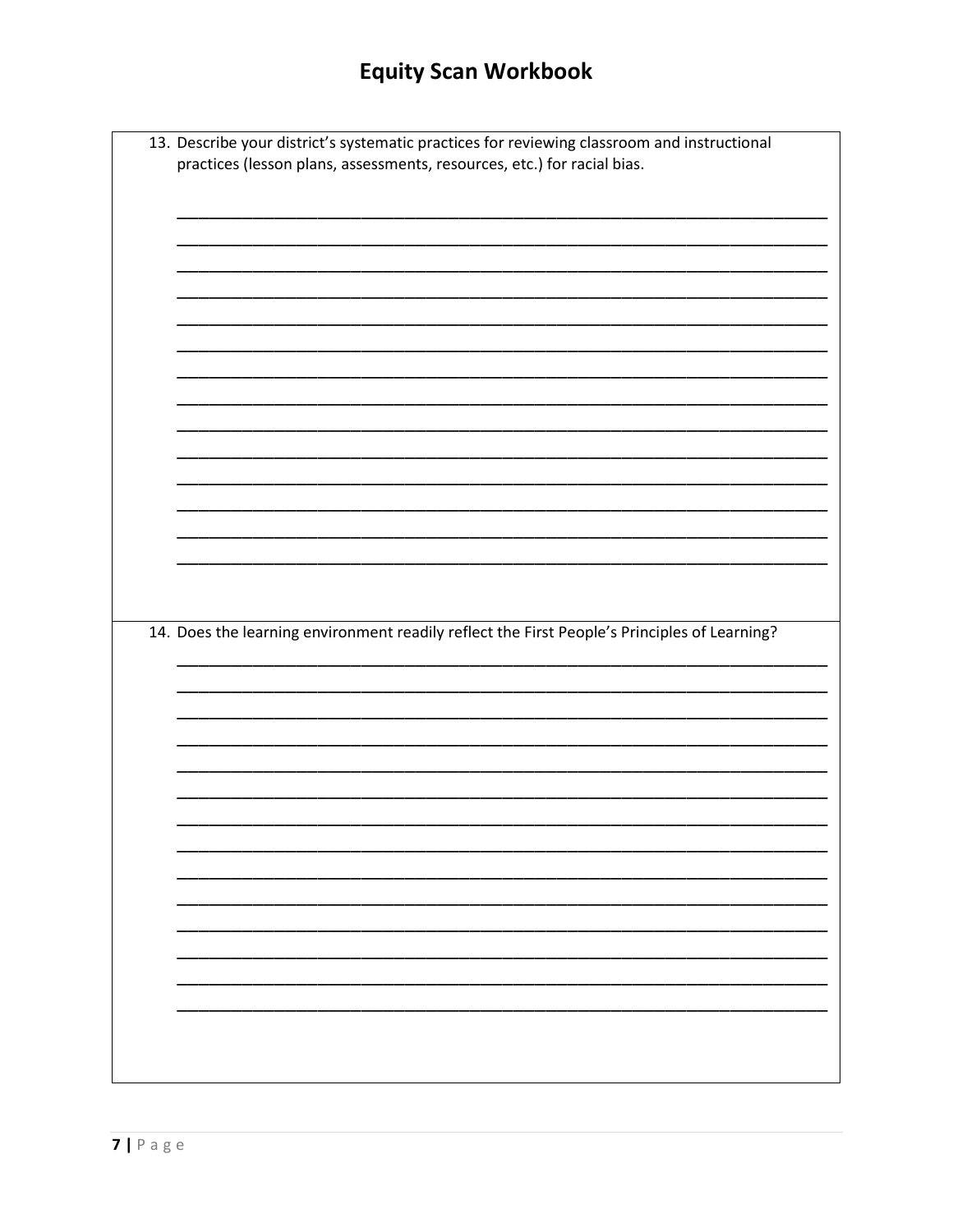| 15. What are the stories told at the community level and is there a feeling that the professionals |
|----------------------------------------------------------------------------------------------------|
| are respectful and inclusive of Indigenous learners, families, and communities?                    |
|                                                                                                    |
|                                                                                                    |
|                                                                                                    |
|                                                                                                    |
|                                                                                                    |
|                                                                                                    |
|                                                                                                    |
|                                                                                                    |
|                                                                                                    |
|                                                                                                    |
|                                                                                                    |
|                                                                                                    |
|                                                                                                    |
|                                                                                                    |
|                                                                                                    |
|                                                                                                    |
|                                                                                                    |
|                                                                                                    |
|                                                                                                    |
|                                                                                                    |
|                                                                                                    |
|                                                                                                    |
|                                                                                                    |
|                                                                                                    |
|                                                                                                    |
|                                                                                                    |
|                                                                                                    |
|                                                                                                    |
|                                                                                                    |
|                                                                                                    |
| 16. Are there processes for routine scanning for equity in access to transportation, extra-        |
| arts, leadership) and transitions from early years programs to K-12 programs.                      |
|                                                                                                    |
|                                                                                                    |
|                                                                                                    |
|                                                                                                    |
|                                                                                                    |
|                                                                                                    |
|                                                                                                    |
|                                                                                                    |
|                                                                                                    |
|                                                                                                    |
|                                                                                                    |
|                                                                                                    |
|                                                                                                    |
|                                                                                                    |
|                                                                                                    |
|                                                                                                    |
|                                                                                                    |
|                                                                                                    |
|                                                                                                    |
|                                                                                                    |
|                                                                                                    |
|                                                                                                    |
| curricular activities, codes of conduct, specialized programs (e.g. outdoor education, culinary    |
|                                                                                                    |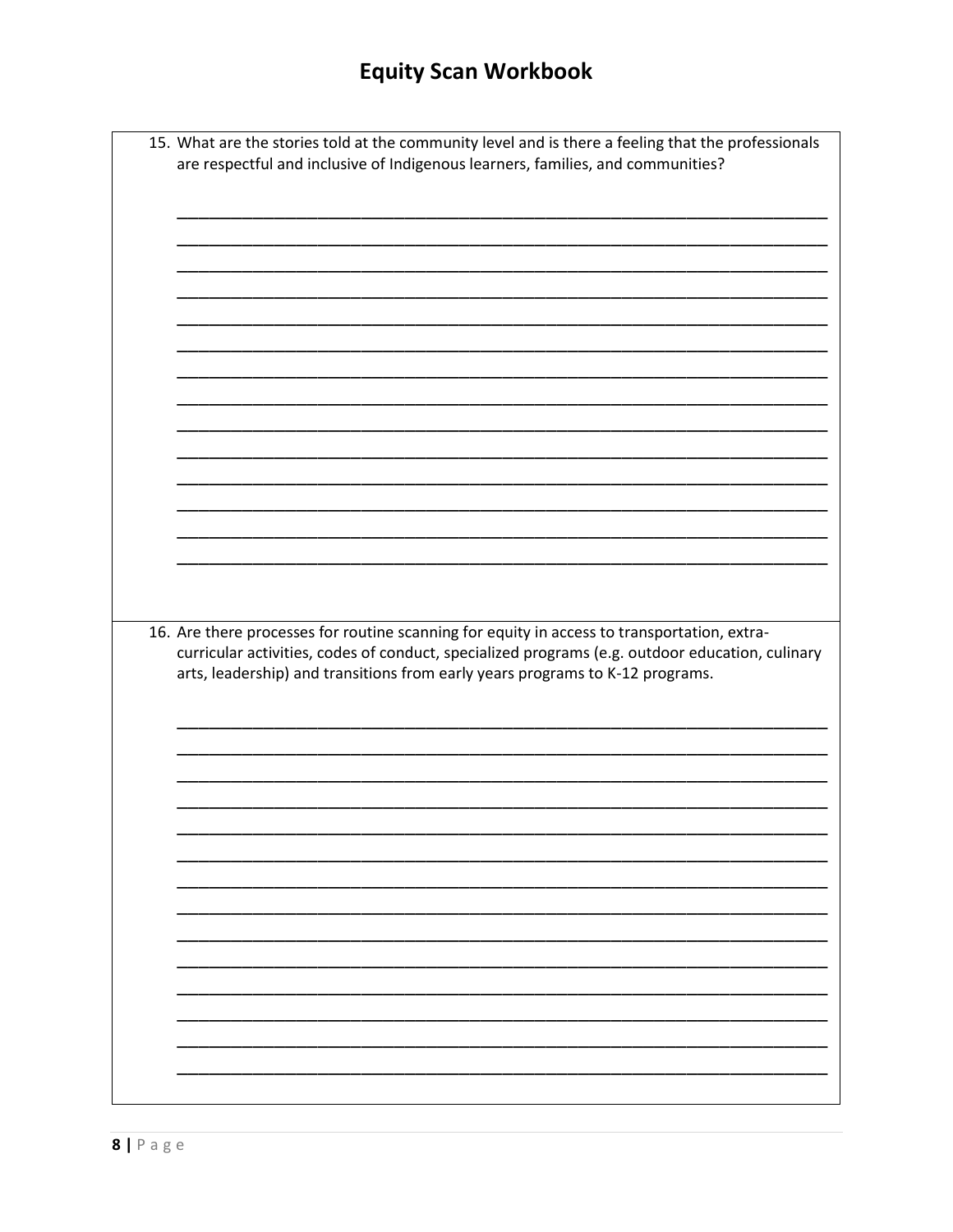### **Pedagogical Core**

| 18. Describe the ways in which equity and opportunity gap issues facing Indigenous learners are<br>being addressed in professional growth plans for the district, school and classroom. |  |  |  |
|-----------------------------------------------------------------------------------------------------------------------------------------------------------------------------------------|--|--|--|
|                                                                                                                                                                                         |  |  |  |
|                                                                                                                                                                                         |  |  |  |
|                                                                                                                                                                                         |  |  |  |
|                                                                                                                                                                                         |  |  |  |
|                                                                                                                                                                                         |  |  |  |
|                                                                                                                                                                                         |  |  |  |
|                                                                                                                                                                                         |  |  |  |
|                                                                                                                                                                                         |  |  |  |
|                                                                                                                                                                                         |  |  |  |
|                                                                                                                                                                                         |  |  |  |
|                                                                                                                                                                                         |  |  |  |
|                                                                                                                                                                                         |  |  |  |
|                                                                                                                                                                                         |  |  |  |
|                                                                                                                                                                                         |  |  |  |
|                                                                                                                                                                                         |  |  |  |
|                                                                                                                                                                                         |  |  |  |
|                                                                                                                                                                                         |  |  |  |
|                                                                                                                                                                                         |  |  |  |
|                                                                                                                                                                                         |  |  |  |
|                                                                                                                                                                                         |  |  |  |
|                                                                                                                                                                                         |  |  |  |
|                                                                                                                                                                                         |  |  |  |
|                                                                                                                                                                                         |  |  |  |
|                                                                                                                                                                                         |  |  |  |
|                                                                                                                                                                                         |  |  |  |
|                                                                                                                                                                                         |  |  |  |
|                                                                                                                                                                                         |  |  |  |
|                                                                                                                                                                                         |  |  |  |
|                                                                                                                                                                                         |  |  |  |
|                                                                                                                                                                                         |  |  |  |
|                                                                                                                                                                                         |  |  |  |
|                                                                                                                                                                                         |  |  |  |
|                                                                                                                                                                                         |  |  |  |
|                                                                                                                                                                                         |  |  |  |
|                                                                                                                                                                                         |  |  |  |
|                                                                                                                                                                                         |  |  |  |
|                                                                                                                                                                                         |  |  |  |
|                                                                                                                                                                                         |  |  |  |
|                                                                                                                                                                                         |  |  |  |
|                                                                                                                                                                                         |  |  |  |
|                                                                                                                                                                                         |  |  |  |
|                                                                                                                                                                                         |  |  |  |
|                                                                                                                                                                                         |  |  |  |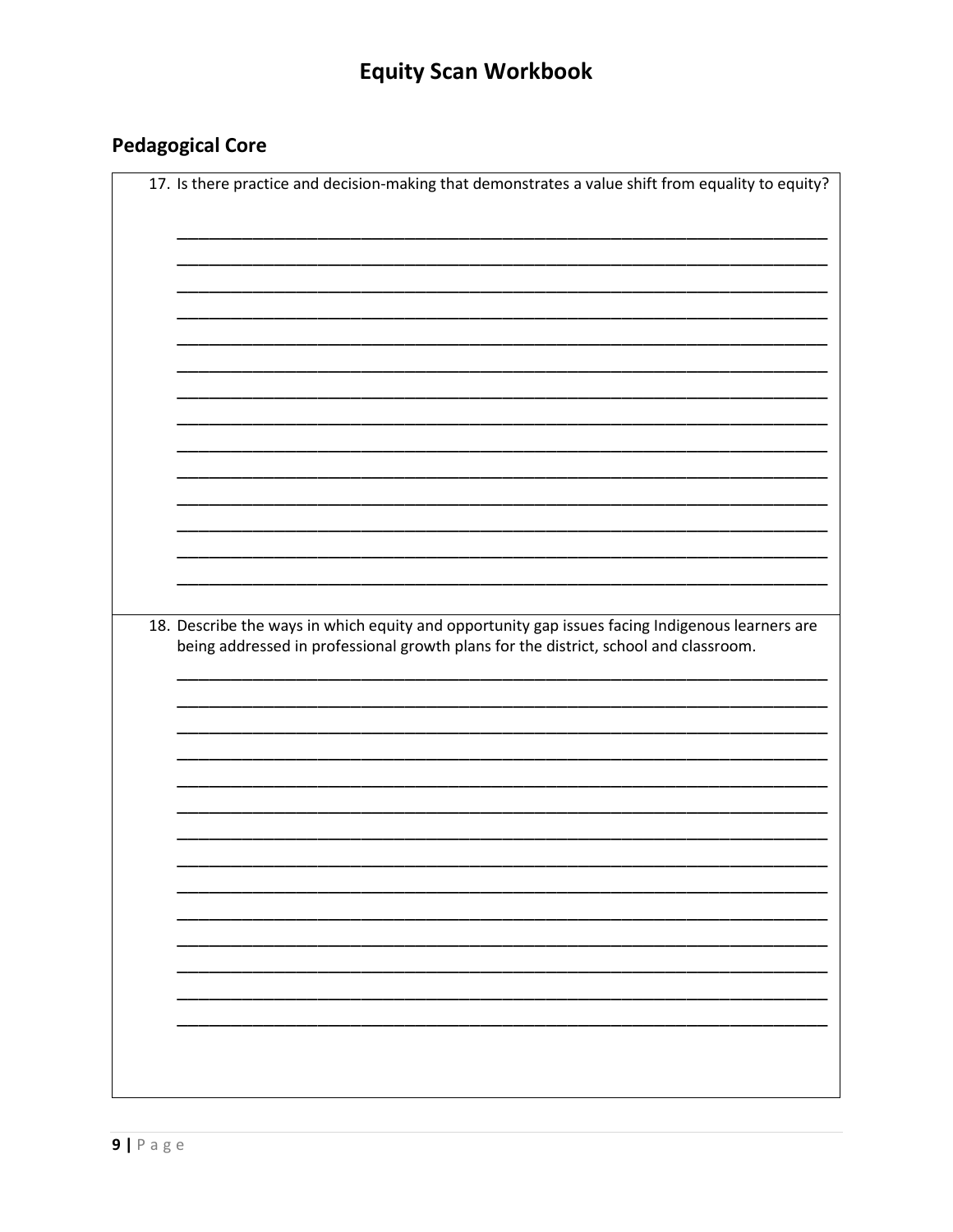| 19. What opportunities for professional growth in equity and Indigenous education are available     |
|-----------------------------------------------------------------------------------------------------|
| for district and school staff?                                                                      |
|                                                                                                     |
|                                                                                                     |
|                                                                                                     |
|                                                                                                     |
|                                                                                                     |
|                                                                                                     |
|                                                                                                     |
|                                                                                                     |
|                                                                                                     |
|                                                                                                     |
|                                                                                                     |
|                                                                                                     |
|                                                                                                     |
|                                                                                                     |
|                                                                                                     |
|                                                                                                     |
|                                                                                                     |
|                                                                                                     |
|                                                                                                     |
|                                                                                                     |
|                                                                                                     |
|                                                                                                     |
|                                                                                                     |
|                                                                                                     |
|                                                                                                     |
|                                                                                                     |
|                                                                                                     |
|                                                                                                     |
|                                                                                                     |
| be successful and are professional and strategic supports in place to ensure success?               |
|                                                                                                     |
|                                                                                                     |
|                                                                                                     |
|                                                                                                     |
|                                                                                                     |
|                                                                                                     |
|                                                                                                     |
|                                                                                                     |
|                                                                                                     |
|                                                                                                     |
|                                                                                                     |
|                                                                                                     |
|                                                                                                     |
|                                                                                                     |
|                                                                                                     |
|                                                                                                     |
|                                                                                                     |
|                                                                                                     |
|                                                                                                     |
|                                                                                                     |
|                                                                                                     |
|                                                                                                     |
|                                                                                                     |
| 20. Is there evidence that the adults (teachers/EA's/Administration) believe that all students will |
|                                                                                                     |
|                                                                                                     |
|                                                                                                     |
|                                                                                                     |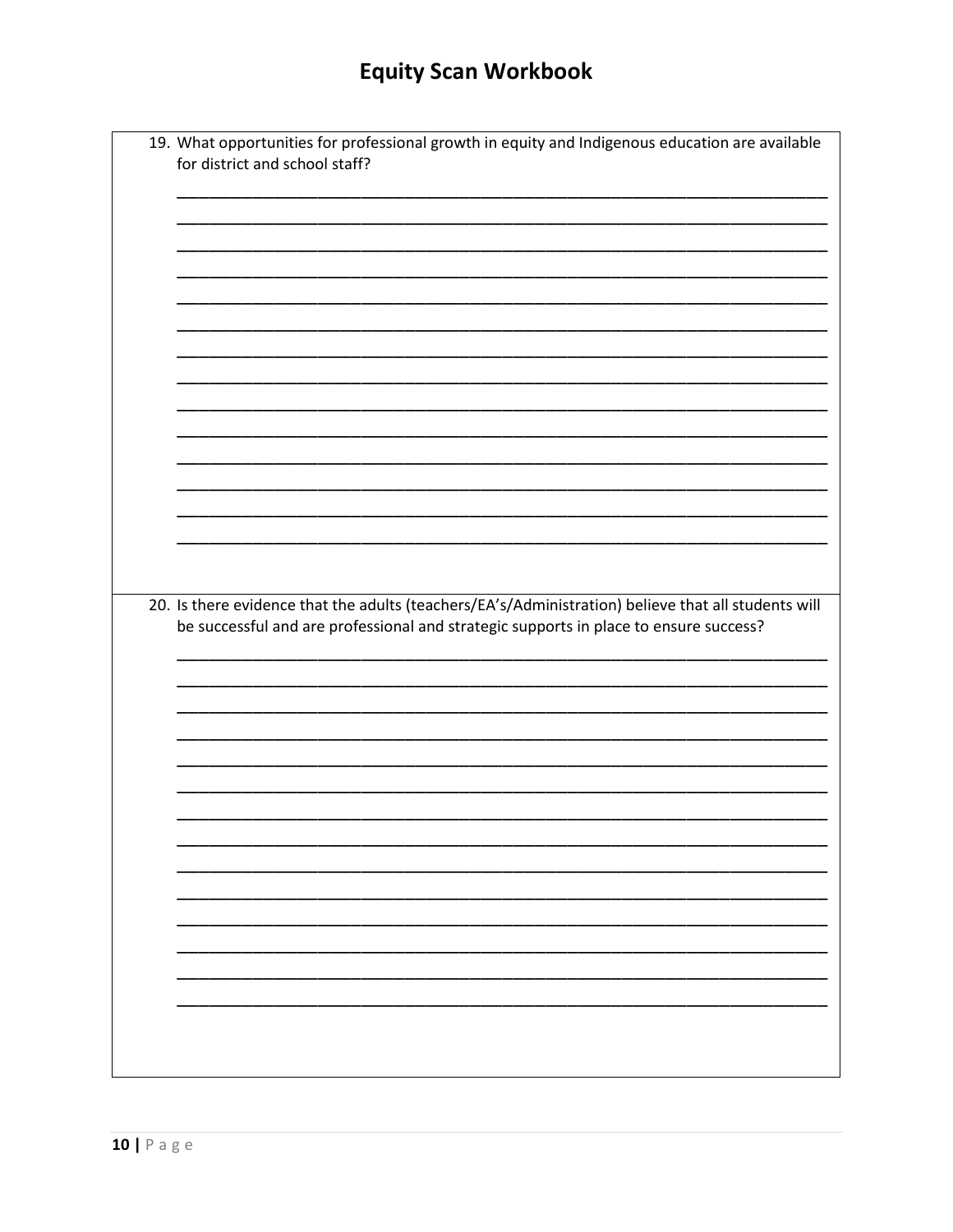| 21. Are there opportunities in place for developing skills and deepening understanding of<br>Indigenous worldviews, perspectives and pedagogies? |
|--------------------------------------------------------------------------------------------------------------------------------------------------|
|                                                                                                                                                  |
|                                                                                                                                                  |
|                                                                                                                                                  |
|                                                                                                                                                  |
|                                                                                                                                                  |
|                                                                                                                                                  |
|                                                                                                                                                  |
|                                                                                                                                                  |
|                                                                                                                                                  |
|                                                                                                                                                  |
| 22. Are issues of implicit bias and racism raised and addressed as possibly impacting the nature of                                              |
| instruction, assessment and learning for Indigenous learners?                                                                                    |
|                                                                                                                                                  |
|                                                                                                                                                  |
|                                                                                                                                                  |
|                                                                                                                                                  |
|                                                                                                                                                  |
|                                                                                                                                                  |
|                                                                                                                                                  |
|                                                                                                                                                  |
|                                                                                                                                                  |
|                                                                                                                                                  |
|                                                                                                                                                  |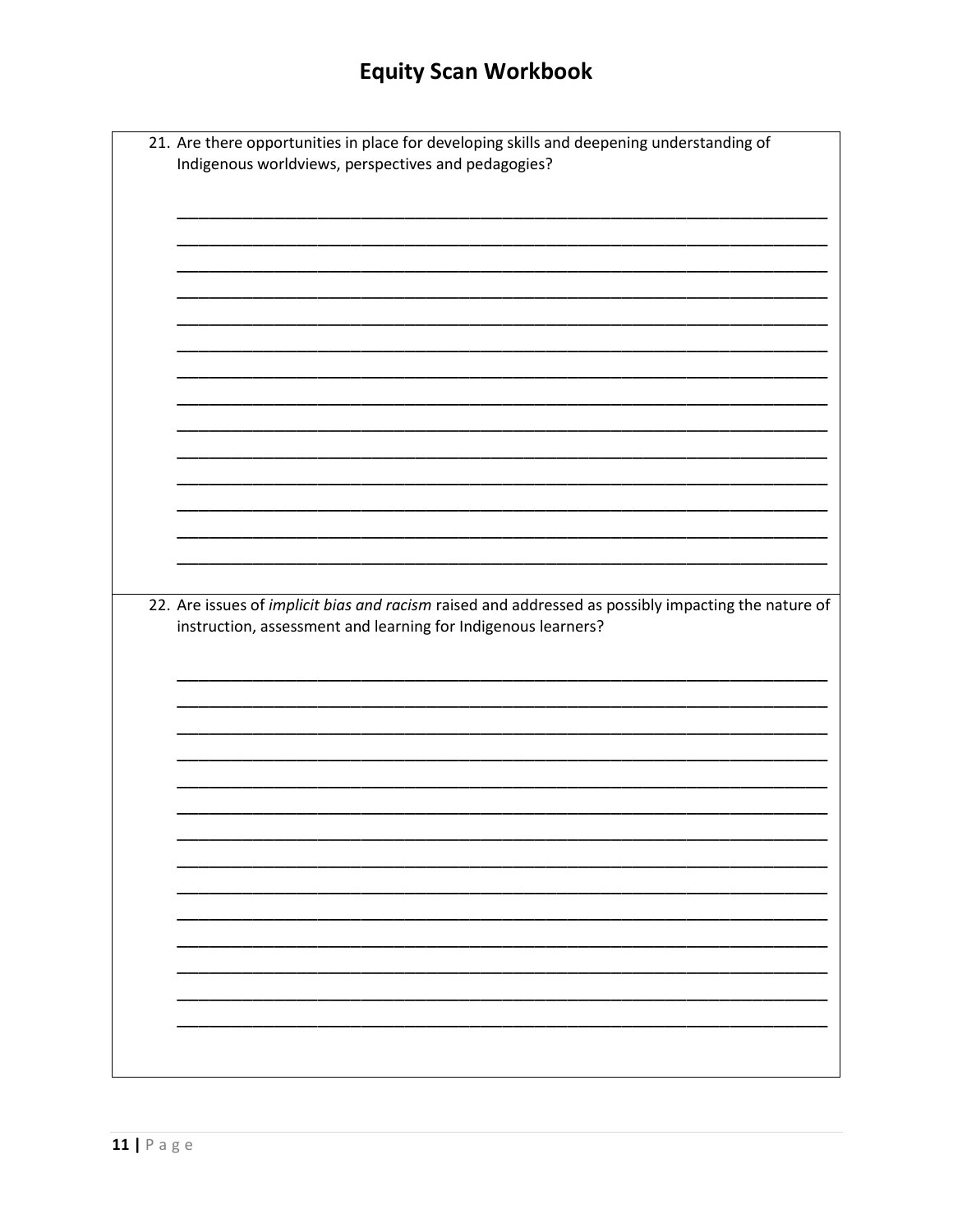| 23. Describe assessment practices being utilized in your district that address the individual needs |
|-----------------------------------------------------------------------------------------------------|
| of Indigenous learners.                                                                             |
|                                                                                                     |
|                                                                                                     |
|                                                                                                     |
|                                                                                                     |
|                                                                                                     |
|                                                                                                     |
|                                                                                                     |
|                                                                                                     |
|                                                                                                     |
|                                                                                                     |
|                                                                                                     |
|                                                                                                     |
|                                                                                                     |
|                                                                                                     |
|                                                                                                     |
|                                                                                                     |
|                                                                                                     |
|                                                                                                     |
| 24. Describe how assessment focuses on quality feedback for student learning rather than on         |
| behaviors, suspensions, penalties for lateness, assigning "zeros" etc.                              |
|                                                                                                     |
|                                                                                                     |
|                                                                                                     |
|                                                                                                     |
|                                                                                                     |
|                                                                                                     |
|                                                                                                     |
|                                                                                                     |
|                                                                                                     |
|                                                                                                     |
|                                                                                                     |
|                                                                                                     |
|                                                                                                     |
|                                                                                                     |
|                                                                                                     |
|                                                                                                     |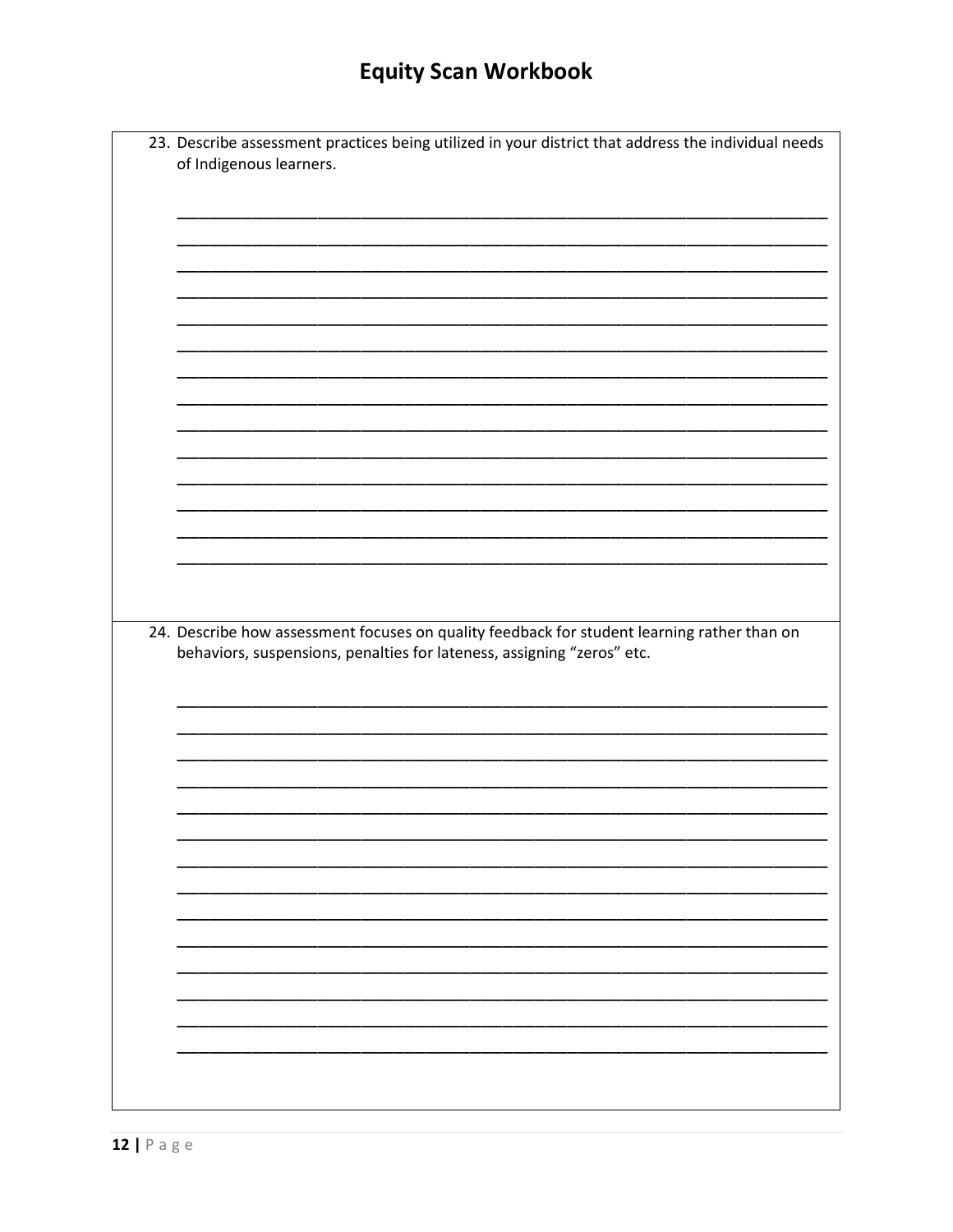| 26. What opportunities are there for students, families, and communities to learn about and give<br>feedback on effective instruction, curriculum, and resources that are used in the classroom? |  |  |  |
|--------------------------------------------------------------------------------------------------------------------------------------------------------------------------------------------------|--|--|--|
|                                                                                                                                                                                                  |  |  |  |
|                                                                                                                                                                                                  |  |  |  |
|                                                                                                                                                                                                  |  |  |  |
|                                                                                                                                                                                                  |  |  |  |
|                                                                                                                                                                                                  |  |  |  |
|                                                                                                                                                                                                  |  |  |  |
|                                                                                                                                                                                                  |  |  |  |
|                                                                                                                                                                                                  |  |  |  |
|                                                                                                                                                                                                  |  |  |  |
|                                                                                                                                                                                                  |  |  |  |
|                                                                                                                                                                                                  |  |  |  |
|                                                                                                                                                                                                  |  |  |  |
|                                                                                                                                                                                                  |  |  |  |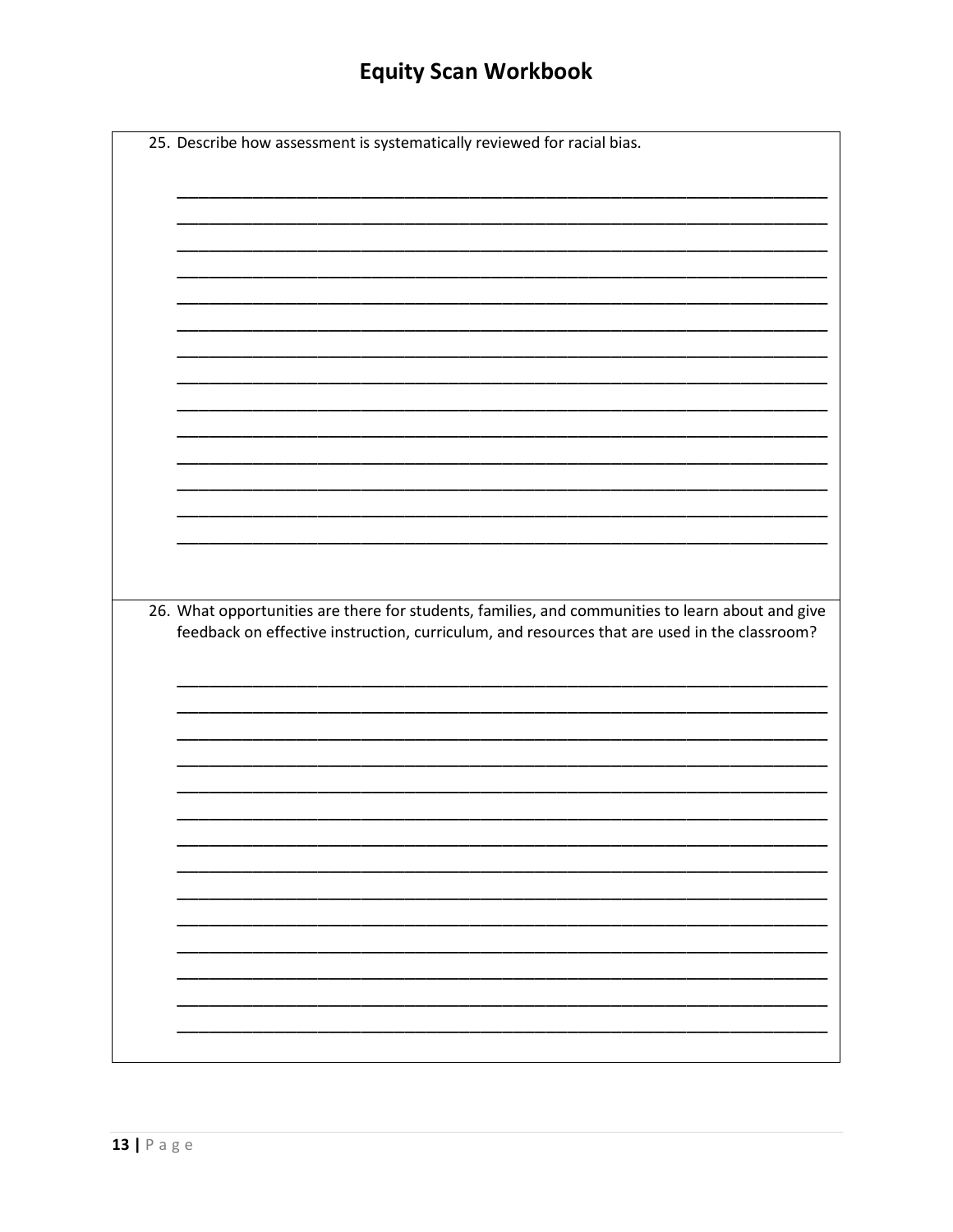### **Learning Profile**

| 27. Anecdotally, how would you describe the achievement profile for Indigenous learners and are<br>student achievement results improving? |
|-------------------------------------------------------------------------------------------------------------------------------------------|
|                                                                                                                                           |
|                                                                                                                                           |
|                                                                                                                                           |
|                                                                                                                                           |
|                                                                                                                                           |
|                                                                                                                                           |
|                                                                                                                                           |
|                                                                                                                                           |
|                                                                                                                                           |
|                                                                                                                                           |
|                                                                                                                                           |
|                                                                                                                                           |
|                                                                                                                                           |
|                                                                                                                                           |
|                                                                                                                                           |
| the classroom, school, and district on an annual basis?                                                                                   |
|                                                                                                                                           |
|                                                                                                                                           |
|                                                                                                                                           |
|                                                                                                                                           |
|                                                                                                                                           |
|                                                                                                                                           |
|                                                                                                                                           |
|                                                                                                                                           |
|                                                                                                                                           |
|                                                                                                                                           |
|                                                                                                                                           |
| 28. Are student learning trajectories toward graduation (6 year completion rate) considered by                                            |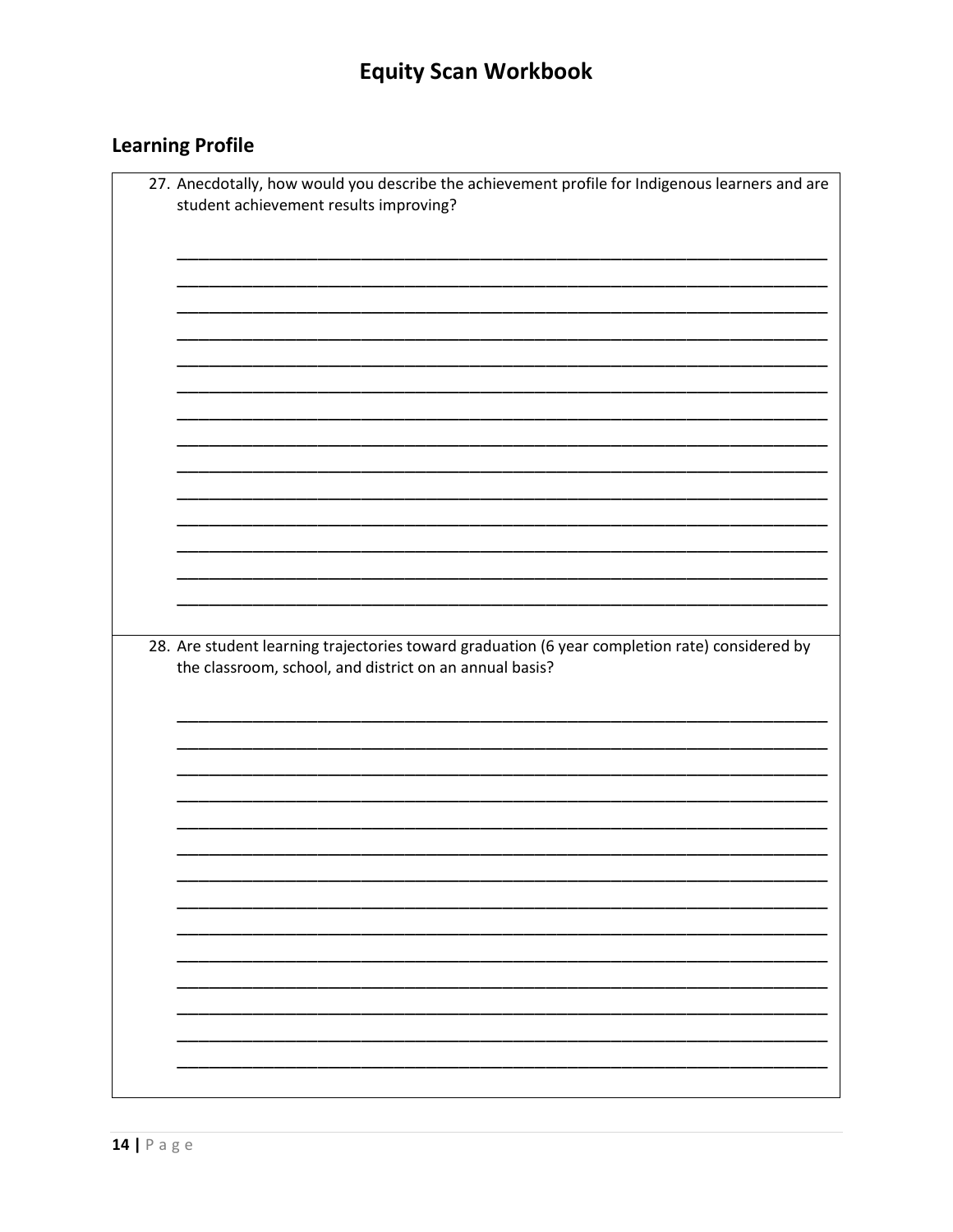|  | 29. How do school improvement plans reflect equity and specific strategies to serve Indigenous<br>learners individually and as a group? |
|--|-----------------------------------------------------------------------------------------------------------------------------------------|
|  |                                                                                                                                         |
|  |                                                                                                                                         |
|  |                                                                                                                                         |
|  |                                                                                                                                         |
|  |                                                                                                                                         |
|  |                                                                                                                                         |
|  |                                                                                                                                         |
|  |                                                                                                                                         |
|  |                                                                                                                                         |
|  |                                                                                                                                         |
|  |                                                                                                                                         |
|  |                                                                                                                                         |
|  | 30. Are multiple points of data considered when assessing the abilities and learning needs of<br>together?                              |
|  |                                                                                                                                         |
|  |                                                                                                                                         |
|  |                                                                                                                                         |
|  |                                                                                                                                         |
|  |                                                                                                                                         |
|  |                                                                                                                                         |
|  |                                                                                                                                         |
|  |                                                                                                                                         |
|  |                                                                                                                                         |
|  | Indigenous learners. E.g. are Ministry, district, school and classroom assessments considered                                           |
|  |                                                                                                                                         |